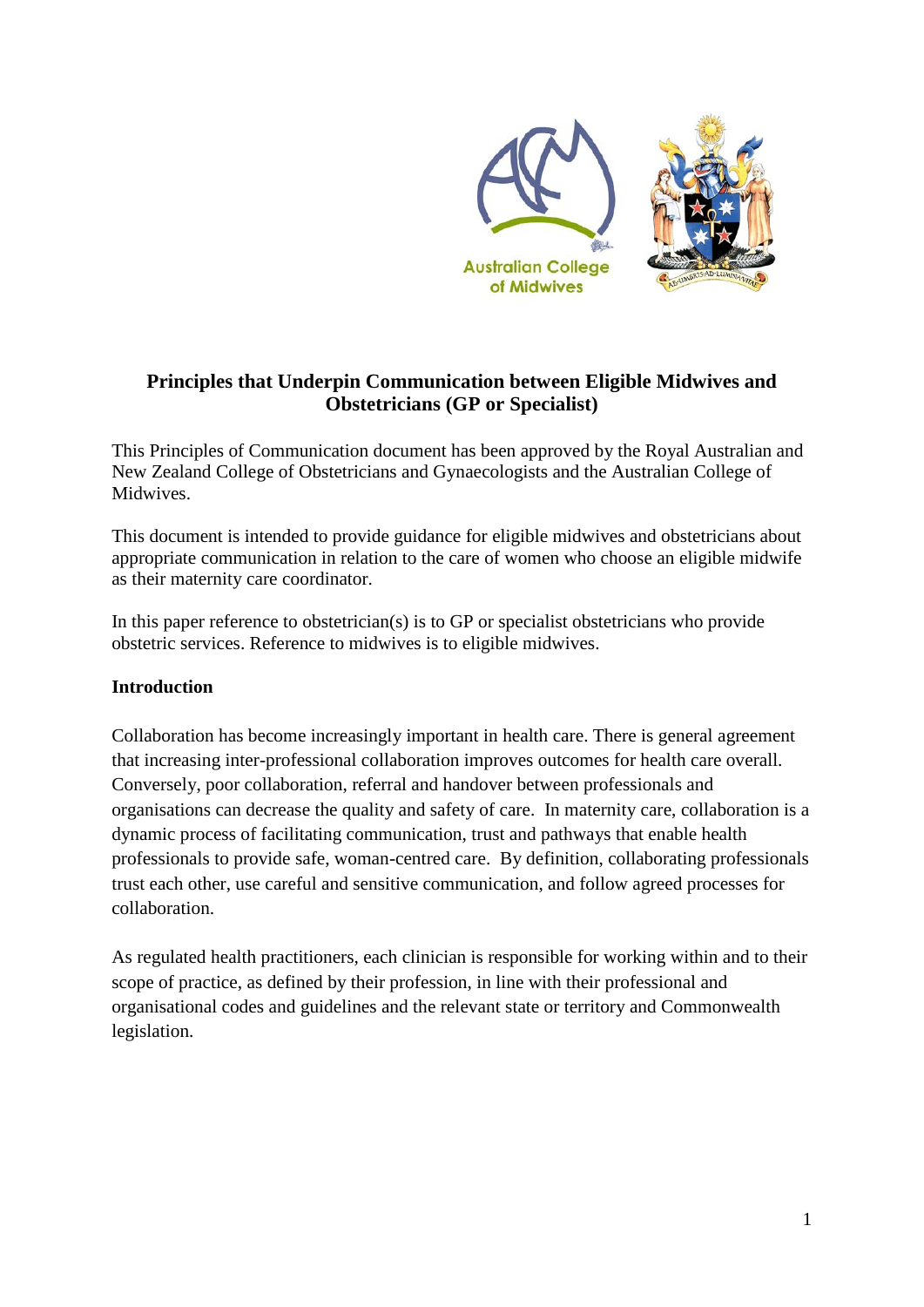## **Eligible Midwives**

Midwives wishing to provide Medicare services must have notation as an eligible midwife, in accordance with the Nursing and Midwifery Board of Australia's (NMBA) Eligible Midwife Registration Standard. A midwife's notation is reviewed every three years. To obtain notation, the NMBA requires that the midwife must be able to demonstrate, at a minimum, all of the following:

- a) current general registration as a midwife in Australia with no restrictions on practice;
- b) midwifery experience that constitutes the equivalent of three years' full-time post initial registration as a midwife;
- c) current competence to provide pregnancy, labour, birth and postnatal care to women and their infants;
- d) successful completion of an approved professional practice review program for midwives working across the continuum of midwifery care;
- e) 20 additional hours per year of continuing professional development relating to the continuum of midwifery care;
- f) formal undertaking to complete within 18 months of recognition as an eligible midwife, or the successful completion of :
	- i. an accredited and approved program of study determined by NMBA to develop midwives' knowledge and skills in prescribing, or
	- ii. a program that is substantially equivalent to such an approved program of study, as determined by NMBA.

Under Section 225(p) of the *National Law*, where a midwife meets the requirements necessary to become an eligible midwife, the following notation is made on the register of midwives:

'An eligible midwife competent to provide pregnancy, labour, birth and postnatal care and qualified to provide the associated services and order diagnostic investigations required for midwifery practice, in accordance with relevant State and Territory legislation.'

Medicare benefits are payable for antenatal, intra-partum and postnatal services (up to six weeks post birth), when provided by midwives working in a collaborative agreement. Under these arrangements, midwives can request certain pathology and diagnostic imaging services for women in their care and refer to obstetricians and paediatricians, as the clinical need arises.

Collaborative arrangements must provide for consultation, referral and transfer of care from a midwife to an obstetrician as clinically necessary.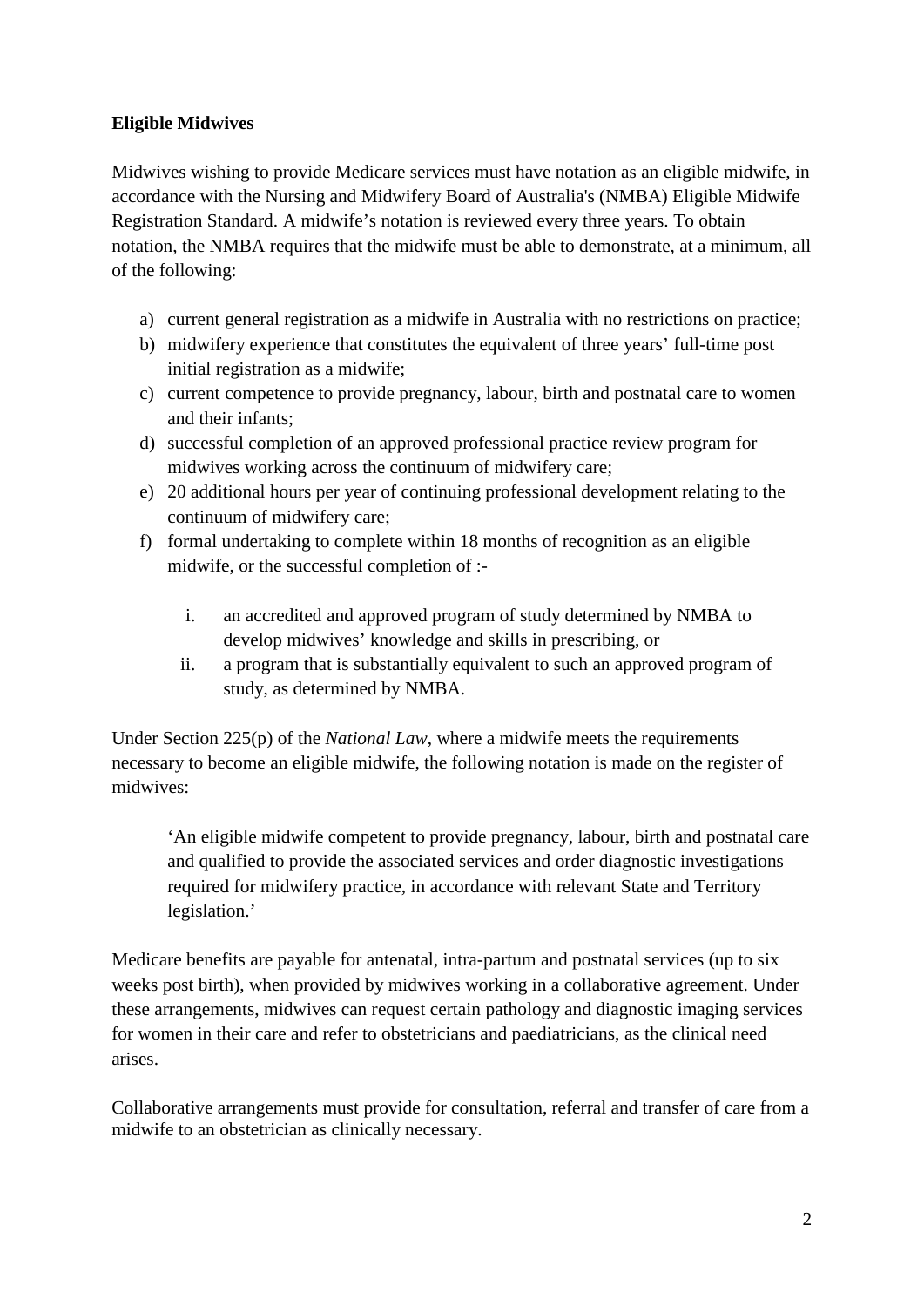Interaction with a midwife's professional colleagues and with the women in his/her care, to ensure the ongoing provision of high quality, safe, appropriate care for women and babies is informed by the agreed scope of practice of a midwife as described by the WHO viz.

"…The midwife is recognised as a responsible and accountable professional who works in partnership with women to give the necessary support, care and advice during pregnancy, labour and the postpartum period, to conduct births on the midwife's own responsibility and to provide care for the newborn and the infant. This care includes preventative measures, the promotion of normal birth, the detection of complications in mother and child, the accessing of medical care or other appropriate assistance and the carrying out of emergency measures."

## **Principles of Collaboration**

A commitment to shared principles of collaboration provides practitioners with a framework for individual clinical practice that can enable best-practice maternity care. These principles include:

- a shared definition and understanding of what collaboration means for maternity care e.g. a dynamic process for facilitating communication and care pathways (including consultation, referral and transfer) that enable health professionals to provide safe, high quality, woman-centred care;
- collaborating professionals trusting each other, using careful and sensitive communication, and following agreed processes for collaboration;
- that the roles and responsibilities of everyone involved in the woman's care are clearly defined, particularly for the person the woman considers to be her main carer;
- each practitioner being responsible and accountable for the care they provide;
- collaborating professionals respecting and valuing each other's roles and providing support to each other in their work;
- enabling women to be active participants in their care and to make informed decisions by ensuring that they are given information about all of their options. This information should be based on best practice and agreed to and endorsed by the professional groups; and
- maximising a woman's continuity of care throughout her maternity episode.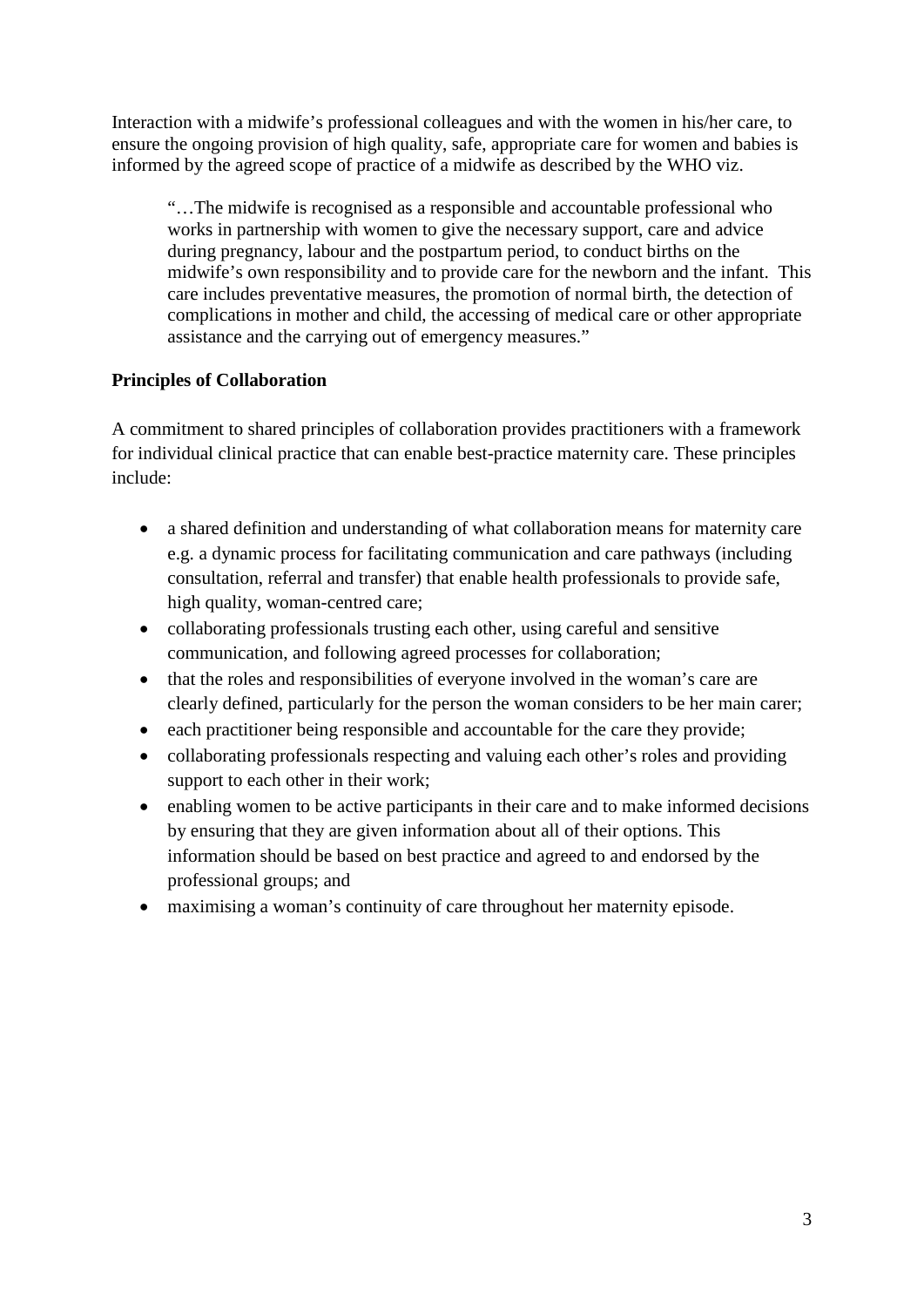### **Communication**

Communication is arguably one of the most important aspects of maternity care. Each professional is responsible for sharing accurate and appropriate information that will affect decision making. Any communication process must include the woman and her community (if she chooses).

Where a midwife is providing Medicare eligible maternity services, these services must be provided in a collaborative arrangement. It is good practice for there to be early and regular communication between collaborating health professionals about the circumstances, care and clinical condition of all women receiving maternity care, whether or not there is an expectation that a particular woman will require medical care.

Midwives who identify clinical indicator(s) that are coded "B" in the Australian College of Midwives *National Midwifery Guidelines for Consultation and Referral (2013)* should communicate with their collaborating partner/s about the condition(s) and any appropriate activity(ies).

Appropriate communication is also important in ensuring informed discussions with the woman about: when the midwife should consult, refer or transfer the care of the woman and baby to appropriate medical practitioner(s); to whom the woman or baby would be referred; and where that medical care would likely be provided.

While it is recognised that the woman is responsible for choosing her model of care, it is the responsibility of the midwife to ensure that the woman is informed and encouraged to involve other care provider(s) when indicated. The midwife must ensure that the woman is also informed, as appropriate, about the risks any failure to involve, or to delay the involvement of other care providers, pose. When relevant, these risks must be explicitly discussed, relying on accepted clinical practice and consideration of local circumstances. The discussions should be comprehensively documented.

There is a range of clinical circumstances that should trigger a midwife who is a woman's primary maternity care giver to initiate communication with an obstetrician.

The outcome of such communication in terms of recommendations for ongoing care will vary depending on the clinical implications, local availability of different services, the discussion between the midwife and the obstetrician and the consent of the woman. Any communication may result in the simple exchange of information, advice from the obstetrician to the midwife about management, referral of the woman for a consultation with the obstetrician, or, a recommendation for transfer of the primary maternity care coordinator role to the obstetrician.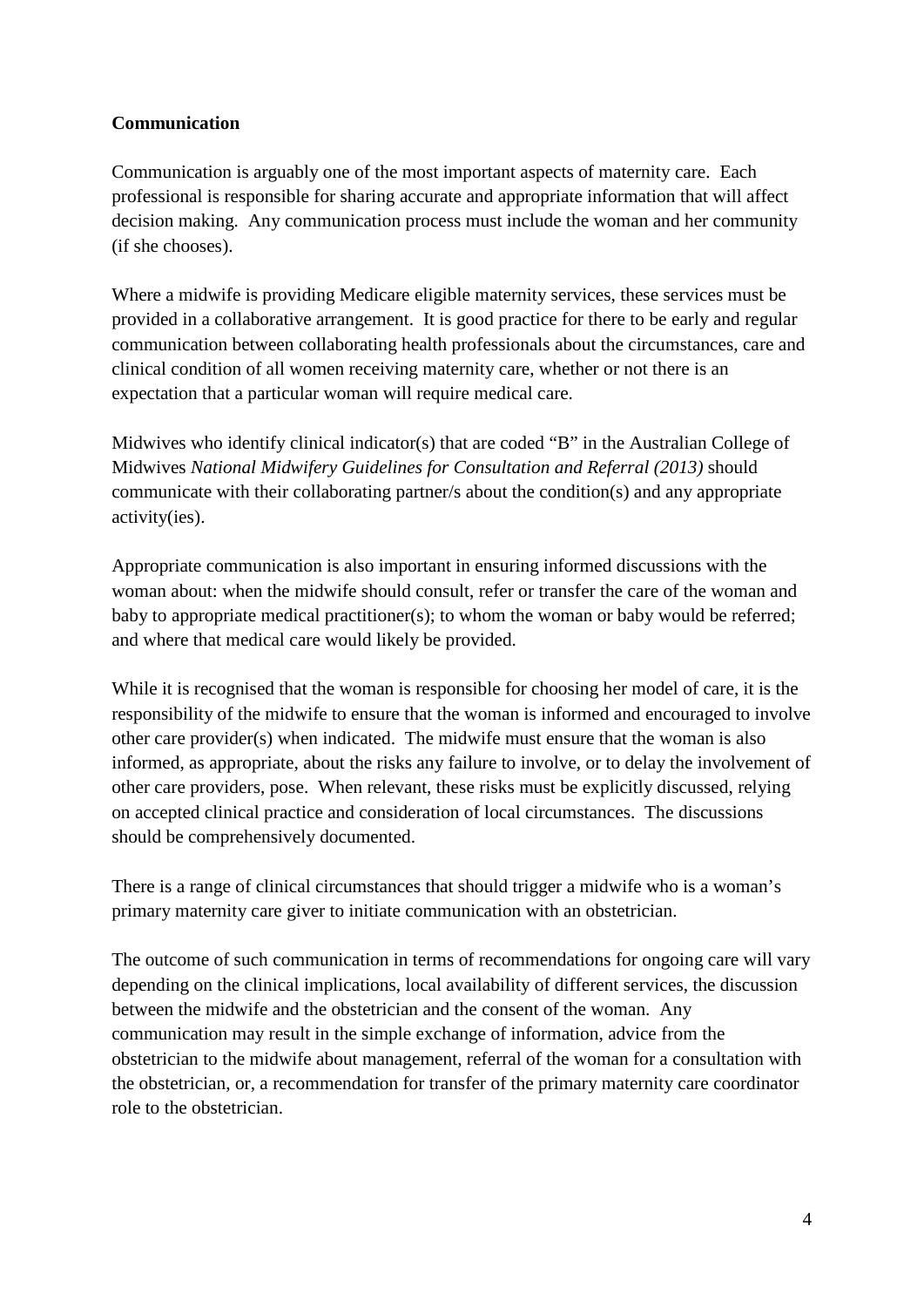#### **Consultation and Referral**

A midwife may discuss the clinical circumstances with an appropriate health professional to select or confirm a particular course(s) of action.

The midwife may recommend that the woman herself consult with the selected health professional. Depending on the outcome of the consultation, recommendations would include that the midwife continue or not continue in his/her role as the maternity care coordinator. That is, consultation with an obstetrician does not necessarily mean that the obstetrician will become the maternity care coordinator.

The nature of the recommendation will depend on the clinical circumstances and regional issues, including resources and site and carer aspects of service provision. The obstetrician and the midwife, in consultation with the woman, may recommend:

- a) that the midwife continue as maternity care coordinator, with or without some recommendations for future management;
- b) that the midwife and obstetrician enter into a shared-care arrangement so that the woman has ongoing care provided jointly by both the midwife and obstetrician;
- c) that the obstetrician becomes the maternity care coordinator, while recognising that the midwife may continue to have an important role in even the highest risk pregnancy. It is possible that care co-ordination may be transferred back to the midwife at a later stage in pregnancy, labour or the puerperium.

#### **Emergency management**

In an emergency the clinical responsibility is transferred, as soon as possible, to the most appropriate practitioner available.

The clinical roles and responsibilities of the attending practitioners are dictated by the needs of the mother and baby and the skills and expertise of the practitioners available. In an emergency a health care provider cannot refuse to attend a woman or infant.